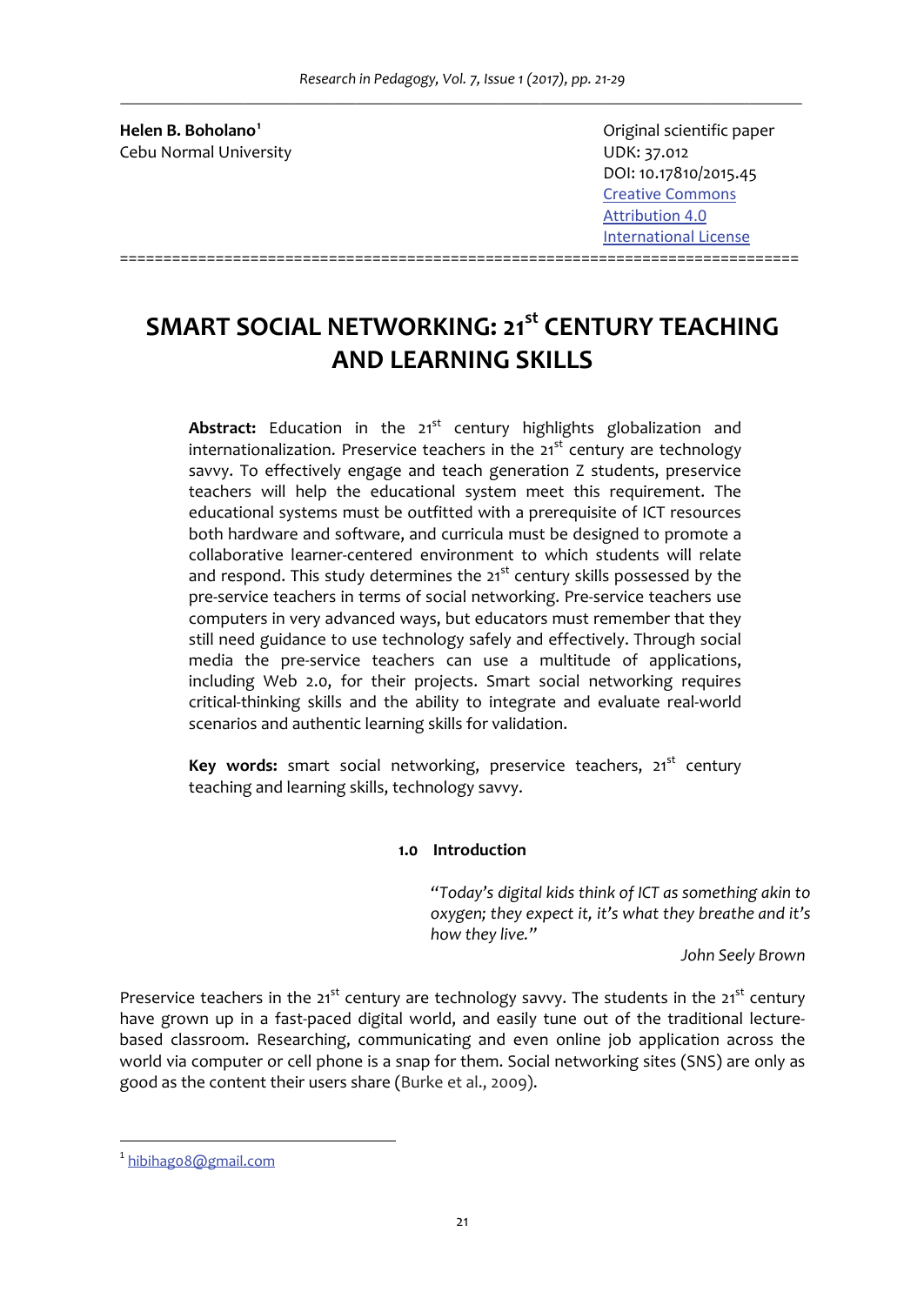Liu (2010) mentioned that Web 2.0 technologies are emerging every day in spite the fact that there are already more than enough applications for people to use. YouTube, iTunes, Facebook, Myspace, Instagram, blogging, wikis, Tumbler, and twittering are some Web 2.0 social media technologies emerged in the market. The preservice teachers are using these social media technologies in communication, recreation and education. These applications were not developed for learning purposes (Liu, 2010). Most people use them for recreational purposes such as "gaming, communication, and shaping online spaces for expression of personal identity" (Crook, et al. 2008).21<sup>st</sup> century teachinginvolves a balance of the objectives of the teacher with the needs and input of the students as disclosed by McCoog (2008). The pre‐service teachers stress that Facebook users (students) participate widely in the fields that allow them to present themselves to other users.

To effectively engage and teach generation Z students, preservice teachers will help the educational system meet this requirement. The school systems must be outfitted with a prerequisite of ICT resources, and curricula must be designed to promote a collaborative learner‐centered environment to which students will relate and respond. As ICT is integrated into classrooms, preservice teachers must have professional development in utilizing social media in instruction.

The preservice teachers in the Philippines need to be reshaped and be guided in using social media in teaching and learning. With all these, there is a need for the preservice teachers to possess the skills of the 21<sup>st</sup> century teaching and learning which smart social networking is.This study explores possibility of using social networking technology by the preservice teachers to enhance learning in basic education.

## **2.0 Short Literature Review**

 $21<sup>st</sup>$  century learners must possess both self-direction and an ability to collaborate with individuals, groups,and machines (McCoog , 2008). Social networking is built on the idea of how people know should know and interact with each other (Zaidieh, 2012). Social networking enable preservice teachers integrate technology into teaching and learning. In addition, it will capacitate them to be socially aware of the problems of the students. Electronic social‐ networking services such as MySpace and especially Facebook have rapidly earned fame. Ractham and Firpo (2011) as cited in Zaidieh (2012) stress that the model of the web as a decentralized search engine to search information or communicate with others is becoming obsolete. In addition, he mentioned that the most famous in the world of social networks are Facebook (Facebook.com) and Twitter (Twitter.com) and MySpace (myspace.com) and others.

Education in the  $21<sup>st</sup>$ century highlights globalization and internationalization. Any advancement of technology presents theoretical constructs and realistic insights in the development and enhancement of knowledge, skills, and attitudes among students and teachers (Abao, Dayagbil, & Boholano, 2015). Eijkman (2009) as cited in Abao et al (2015), with social media, educators can now much more readily connect their students not just in their own localities, their places of learning, and to each other, but also to a huge and ever expanding diversity of social, cultural, political networks and therefore to multiple ways of being knowing and communicating. Paquet (2003) as cited in Duffy and Bruns (2006) mentions that blog refers to the term 'blog', initiated by Barger in 1997, as a log of the web or weblog.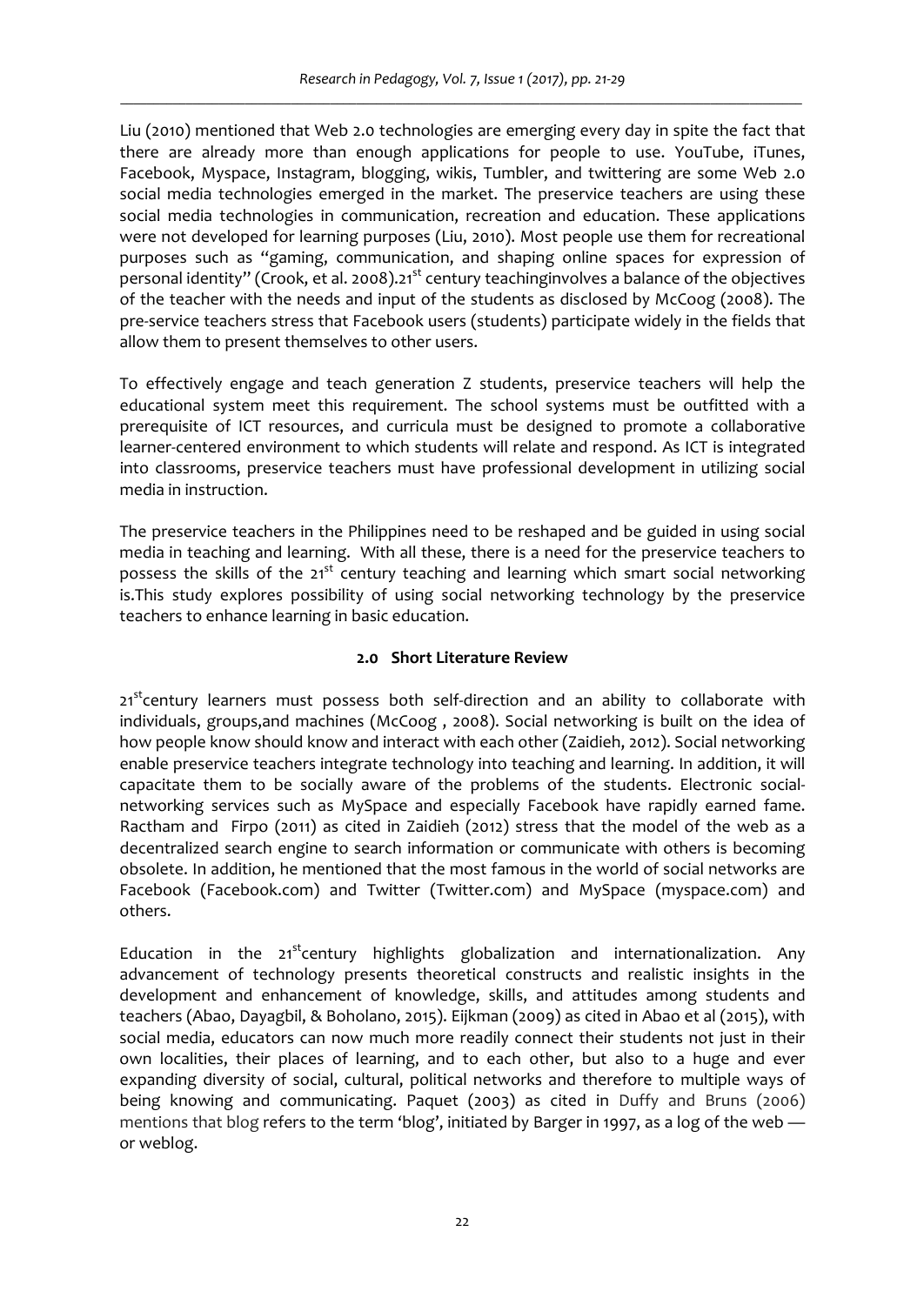The social network sites focus heavily on building online communities bound to together with common interests or activities (Zaidieh, 2012). Thereby provide preservice with tools that help them to do so. In the field of E‐Learning, the social network sites can be used to communicate and discussed topics online. As revealed by Boholano (2013), ICT does not automatically improve teaching and learning, teachers have to do something in order to motivate learners. The improvement of the teaching learning process depends on the strategies used by the teacher. Technology will help teachers facilitate effective teaching.Lombardi (2007) reveals Social networking tools such as del.icio.us, or citation management tools for researchers such as Connotea, can help learners find a broader community willing to share information and references. In Lampe (2007) it is stated that Facebook allows for two types of "friendship" links: with users at the same institution or with users at other institutions (now called "networks"). In the same study, it was stated that the categories "About Me," "Interests," and "Favorites" are the most open fields available to Facebook users, with users able to articulate many preferences that shape the public persona they are trying to present to others

Learners face some difficulty through social networking in expressing their views and ideas in writing, as many learners prefer to express their ideas orally which is approach they have used for many years through their study, while e-education users need to be acquire to writing skills to express their ideas and opinions freely (Zaidieh, 2012). The basic education institutions in the Philippines acknowledge that they must move quickly with the technology driven changes in society and economy (Boholano, 2013). Educators can use Web‐based communication tools to help students collaborate with one another, sharing and constructing knowledge (Lombardi, 2007). Bell (2010) cited that children solve real‐world problems by designing their own inquiries, planning their learning, organizing their research, and implementing a multitude of learning strategies.

The increasing use of Wiki is mostly for learning resources and collaborative projects and assignments. Berinstein (2009) as cited in Liu (2010) divulge that Wikipedia exemplifies a fascinating new paradigm. It is open to everyone, not only to read, but also to create and maintain, and governed primarily by community consensus. Cheong (2002) as cited in Zaidieh (2012)states that the social networking is easy and quick in term of accessing accessibility, reviewing, updating, and editing learning material needs anytime and anywhere. Microblogging is a Web2.0 technology, and a new form of blogging that let the users publish online brief text updates, usually less then 140‐200 characters, sometimes images too (Grosseck & Holotescu, 2008).

The success of social media environments rests on the correct balance of these elements (Burke, Marlow & Lento, 2009). According to Vie (2008) compositionists have attempted to move beyond these instrumental views of technology in examining the digital divide and in doing so have raised important questions about the larger societal issues connected to the issues of technological literacy and access. In line with this, the pre-service teachers used technology in instruction.

McCoog (2008) argue that to acquire 21st century skills, students must be encouraged to create new ideas, evaluate and analyze the material presented, and apply that knowledge to their previous academic experiences. Saha and Mukherjee (2003) cited that project devices are highly optimized to particular tasks so that they blend into the world and require little technical knowledge on the user's part. Universities are losing their grip on higher learning as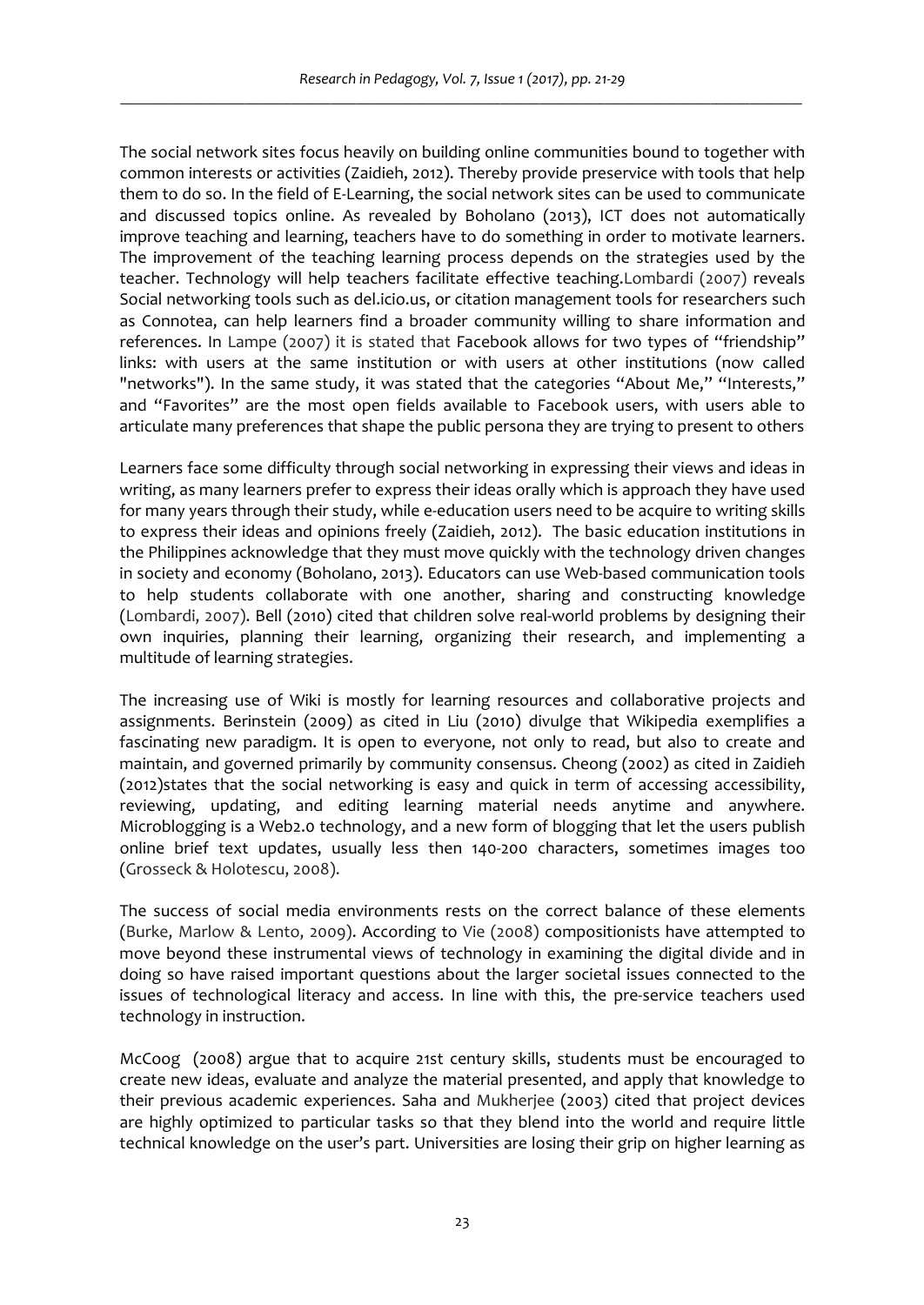the Internet is, inexorably, becoming the dominant infrastructure for knowledge — both as a container and as a global platform for knowledge exchange between people — and as a new generation of students requires a very different model of higher education (Tapscott & Williams, 2010). Since YouTube's rise to Internet prominence is a fairly recent development, substantive scholarly work into the effects online video streaming can have in an EFL classroom is fairly sparse (Watkins & Wilkins, 2011).

Students say they are motivated by solving real‐world problems (Lombardi, 2007). In the same study, technology is also providing access to phenomena that might otherwise remain opaque to many novices, particularly so‐called experiential learners. Pre‐service teachers must possess the  $21^{st}$  century skills in social networking. Lombardi (2007) discloses that authentic learning can rely on educational software developed to simulate typical scenarios that professionals encounter in real‐world settings. Students may use a wiki to share knowledge or blog with other students to troubleshoot during the process segment of their projects (Bell, 2010).Integrating pervasive computing components has severe reliability, quality of service, invisibility, and security implications for pervasive networking (Saha & Mukherjee, 2003).Roberts, Foehr, and Rideout (2005) as cited in Pempek, Yermolayeva and Calvert (2009) mentions that Media use provides an important backdrop for the social, emotional, and cognitive development of youth, accounting for a large portion of their time.

Face to face interaction must be replaced to online activities. Technology trainers are a good option to ease the transition to 21st century teaching (McCoog, 2008). In Williams and Jacod (2004), blog is said to be a writing a blog assists here because it forces a student to confront their own opinions and contemplate how their views might be interpreted and reflected upon by others (Mortensen & Walker, 2002, cited in Lamshed, Berry & Armstrong, 2002; in Williams and Jacob, 2004). Breaden (2008) s cited in McCoog (2008) contends that technology specialist handles researching current trends in education technology, creating professional development opportunities, and supporting teachers in 21st century efforts. It is said that Students have long learned as much from each other as they have from an instructor or a textbook - it's just a question of finding an appropriate vehicle for facilitating this learning (Williams and Jacob, 2004). In the Philippines, many important reforms of teacher education that have been undertaken since 2000 to enhance teaching and learning.

## **3.0 Methodology**

The study utilized qualitative‐quantitative method. Survey questionnaires were distributed to 250 preservice teachers but only 207 were retrieved. After the data gathered, it was tabulated and interpreted. Microsoft excel was used to graph the data gathered. Focus group discussion was also done to validate their answers. After the FGD, the researcher also had a random interview with the junior students to make sure that the answers of the pre-service teachers were valid.

#### **4.0 Results and Discussion**

The Internet provides numerous venues for pre-service teachers to share their views, preferences, lessons or experiences with others as well as opportunities to teach and learn. Social networking sites provide easy-to-use tools for all users to invite others to join the network. Below is the tabulated data gathered from the pre‐service teachers in the College of Teacher Education, Cebu Normal University.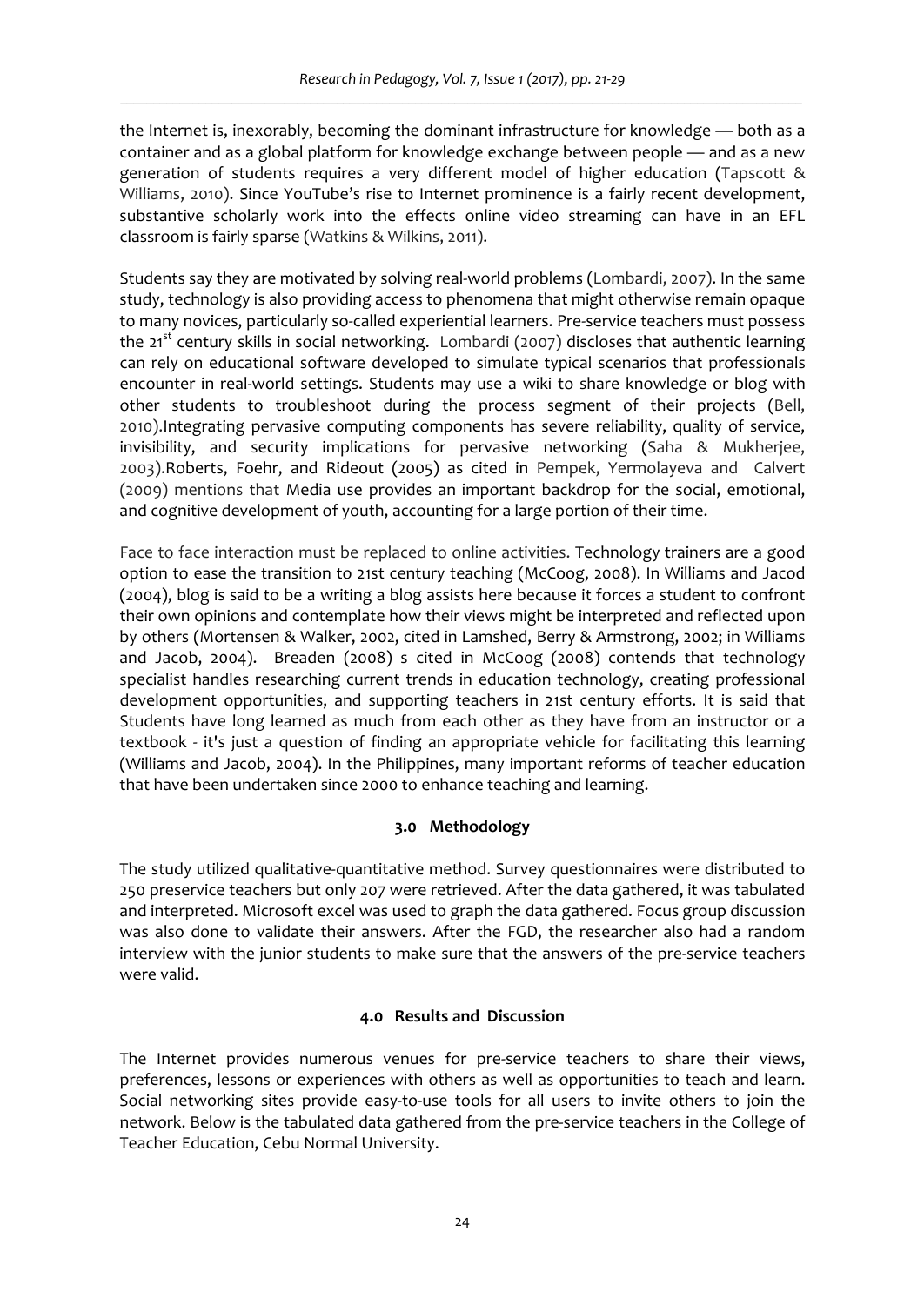

*Figure 1: Profile of Social Networking Sites Utilized by Pre‐Service Teachers*

Facebook is the most commonly used social media sites by the pre‐service teachers. A social networking site is typically initiated by a small group of founders who send out invitations to join the site to the members of their own personal networks (Trusov, Bucklin, & Pauwels, 2009).Lenhart et al. (2010) divulge that internet use is near "ubiquitous" among teens and young adults. In the last decade, the young adult internet population has remained the most likely to go online. Facebook is currently the most commonly used online social network among pre‐service teachers. Understanding an individual's technological environment is now a vital clue in understanding how that person uses the internet, connects with others and accesses information (Lenhart et al., 2010).

Facebook continues to be the most popular social media site, but its membership saw little change from 2013 (Duggan et al., 2015). The use of social networking sites (SNS), which arrived commercially about a decade ago, has rapidly gained momentum (Skeels & Grudin, 2009).In the same study, authors mentioned that Facebook describes itself as "a social utility that connects people with friends and others who work, study and live around them." Thompson (2008) as cited in Skeels and Grudin (2009) describes Facebook use in the general population as fostering "ambient awareness" and maintenance of weak ties: obtaining a greater understanding of people with whom one may rarely interact through a series of glimpses, brief updates about events, successes, and frustrations that may be unexceptional taken one at a time.

Watkins and Wilkins (2011) reported that in February 2005, YouTube hosts videos that are cumulatively currently viewed more than 2 billion times each day ("Timeline," 2011). You tube is also used by the pre‐service teachers to enhance instruction. Videos were utilized in teaching and learning. Trusov, Bucklin, and Pauwels (2009)cited that typical social networking sites allow a user to build and maintain a network of friends for social or professional interaction. The resource, YouTube.com, is an online video repository in which nearly any digital video file can be stored and exhibited free of charge (Watkins & Wilkins,2011). According to you tube fact (2007) that YouTube is a video‐sharing Web site where users can upload, view, and share video clips online. It has 55 million unique users each month and more than 10 million monthly users younger than 18 years of age. Thus, your people such as the pre‐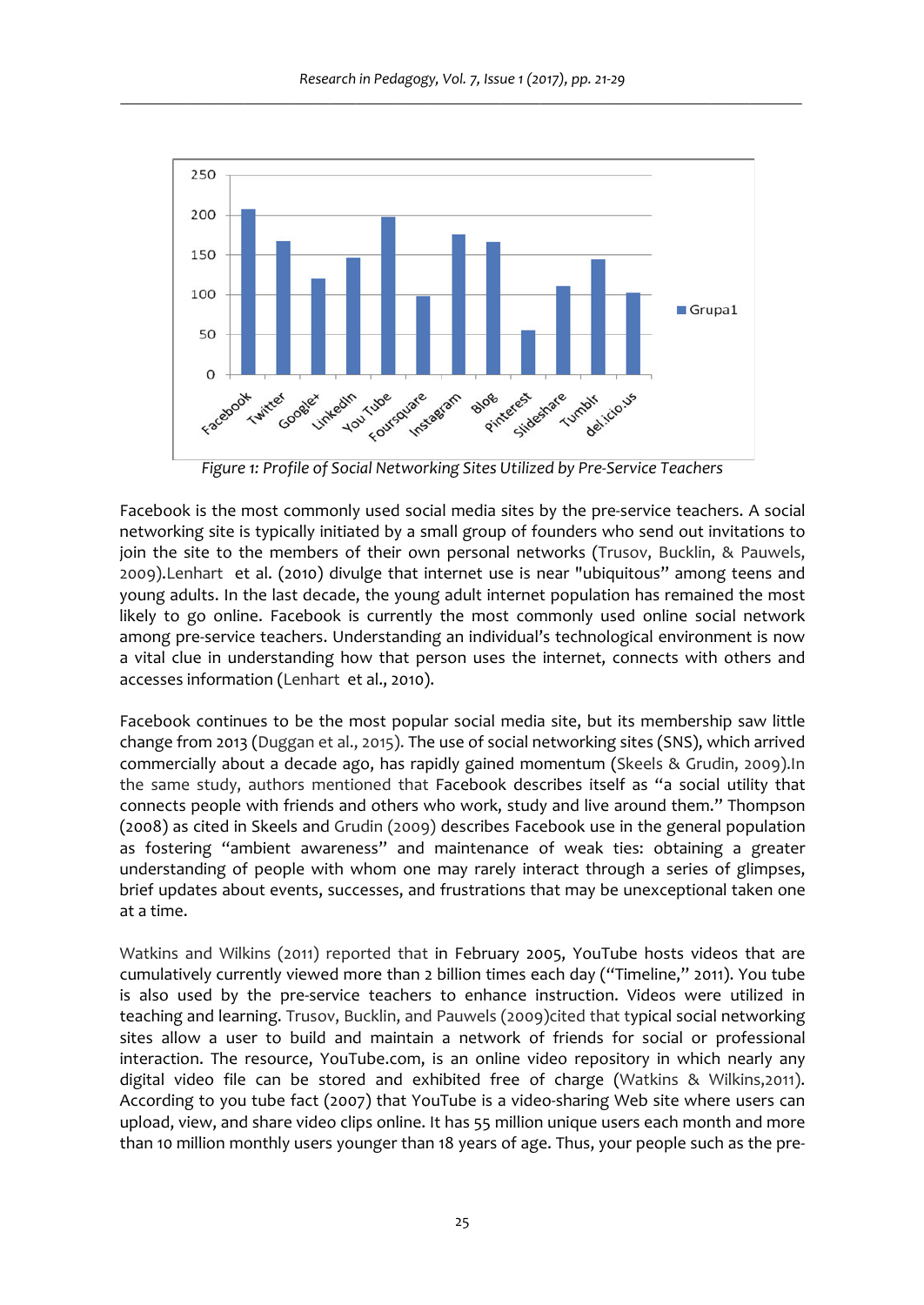service teachers are you tube passionate. Berk (2009) as cited in Watkins and Wilkins (2011) has examined the use of video clips in college classrooms and provided a detailed rationale and conceptual framework for the practice. One of the respondents disclosed that YouTube remains a valid resource for pre‐service teachers seeking to enhance their lessons with lively and topical content.

Dede (2010) disclose that the 21st century is quite different than the 20th in the capabilities people need for work, citizenship, and self-actualization. There are 176 pre-service teachers using Instagram. Twitter is also very popular to the pre‐service teachers. People use Twitter to communicate, to ask questions, to ask for directions, support, advice, and to validate open‐ ended interpretations or ideas by discussing with the others (Grosseck & Holotescu, 2008).

Blogging, LinkedIn and Tumblr are also familiar to the pre-service teachers. Professionals utilized blogs in posting assignments and other instructional materials for learning. Eighty percent of the pre‐service teachers used blogs in teaching and learning. 'Blogs' have evolved along similar lines to other forms of human communication in that they are a product of convenience rather than design (Williams & Jacobs, 2004). The growing popularity of blogs suggests the possibility that some of the work that students need to does in order to read well respond critically and write vigorously might be accomplished under circumstances dramatically different from those currently utilized in higher education (Duffy & Bruns,2006).

The least social networking sites utilized is Pinterest. According to the respondents, they are not familiar with Pinterest. Electronic transactions over the Internet – or e‐commerce – are often considered to have reduced transaction costs, enabling markets to function where hierarchy might have prevailed otherwise (Lampe, Ellison & Steinfield, 2007). Thus, utilization of smart social networking sites have contributed to the increase of academic performance as revealed by the pre‐service teachers.

|                                                           |     | $\%$   |
|-----------------------------------------------------------|-----|--------|
| Create conversations with students and other pre-         |     |        |
| service teachers                                          | 200 | 96.61% |
| Find and engage with students                             | 188 | 90.82% |
| Load your social editorial calendar                       | 145 | 70.04% |
| Monitor and respond to messages and projects<br>submitted | 201 | 97.1%  |
| Respond to inbound social messages                        | 205 | 99.03% |
| Research the social media industry                        | 192 | 92.75% |
| Assessing social media sites and their toolsets           | 177 | 85.5%  |

*Table 1: Common Activities conducted by the Pre‐service teachers*

According to SocialTimes, social media is quickly turning into one of the most popular channels for clients. In addition to collaborating face‐to‐face with colleagues across a conference table, 21st century workers increasingly accomplish tasks through mediated interactions with peers halfway across the world whom they may never meet face‐to‐face (Dede, 2010). Reiser, Tabak, and Sandoval (2001) as cited in Hofstein and Lunetta (2004) mention that inquiry empowering software can also "provide scaffolding to support scientific practice and can be integral in new inquiry practices".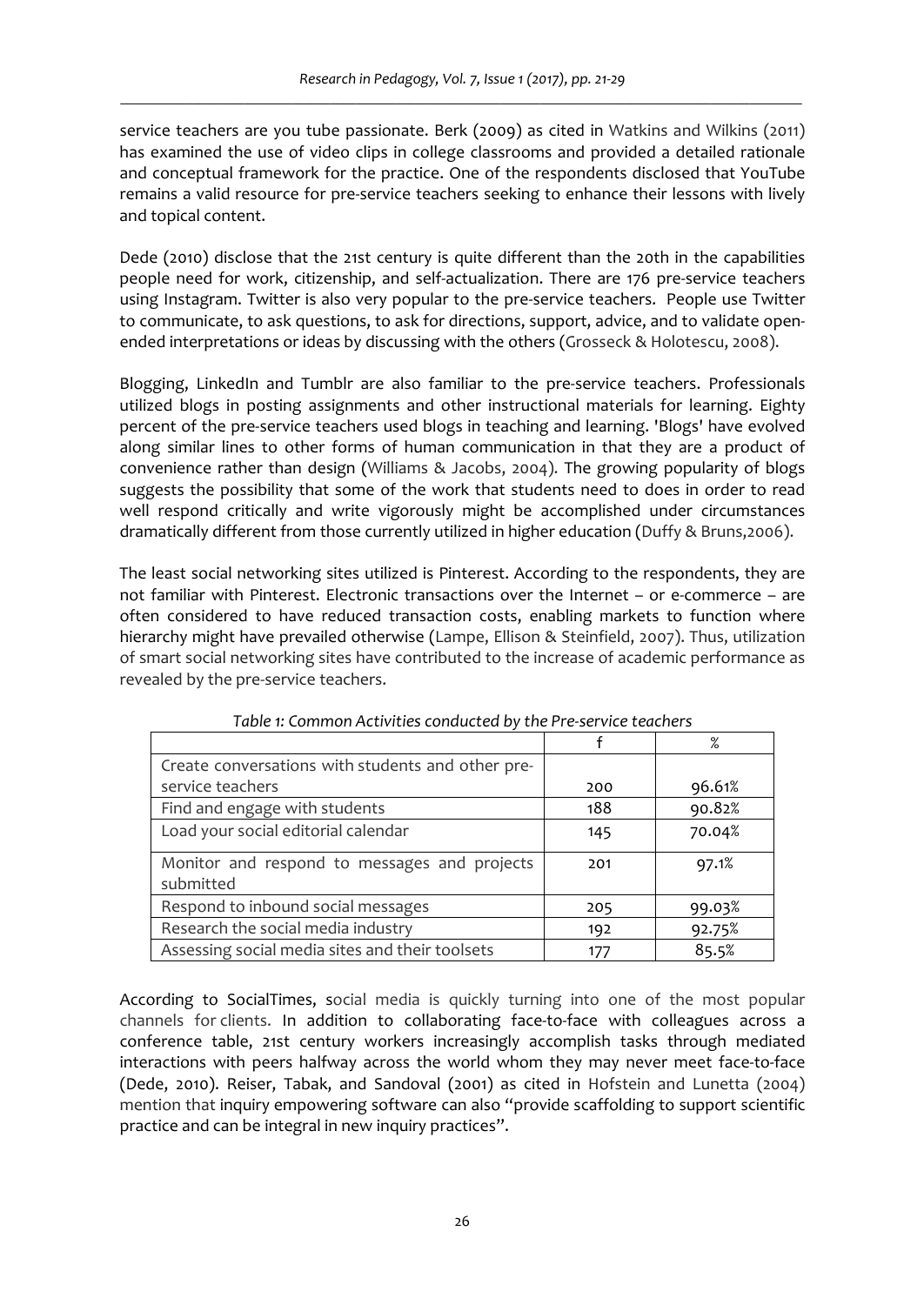The success of social media environments rests on the correct balance of these elements (Burke, 2009).Selber (2004) as cited in Vie (2008) reveals that students need instruction that will help them gain an awareness of technological literacy practices as well as help them become adept at researching and using technological tools. Pempek (2009) quoted that social networking sites are designed to foster social interaction in a virtual environment. In the same study, users can interact by sending private messages, similar to emailing. The students who are "friends" may post public messages on each other's "walls," which are personal message boards on their profiles.

| <b>Checklists</b>                             |     | %      |  |
|-----------------------------------------------|-----|--------|--|
| I know my friends?                            | 205 | 99.03% |  |
| I can see content on my account               | 189 | 91.3%  |  |
| I know about the teenage user updates         | 123 | 59.42% |  |
| I can use Social Networking's Reporting Tools | 186 | 89.86% |  |
| I deactivate my account                       | 190 | 91.79% |  |
| I change the ads when I see necessary         | 201 | 97.1%  |  |
| I can manage Friends lists                    | 203 | 98.07% |  |
| I can take control of my Apps and Games       | 187 | 90.34% |  |

Intelligent tutoring systems, virtual laboratories, and feedback mechanisms that capture rich information about student performance and help students transfer their learning to new situations (Lombardi, 2007). Pre‐service teachers find friends through social networking sites. According to Pempek (2009), Facebook use was integrated into students' daily lives, regardless of how busy they were.

## **5.0 Conclusion**

Smart social networking requires critical-thinking and metacognitive skills and the ability to integrate and evaluate real‐world scenarios and authentic learning skills for validation. Technology in the  $21^{st}$  centuryserves as an extraordinary tool to shape and enhance the learning environment. Digital literacy skills are absolutely necessary to ensure the technology is used to supplement—and not substitute for—high-quality instructional methods. Preservice teachers using digital technology with valuable skills is the most powerful tools in teaching in the 21st century.

## **6.0 Recommendation**

Based on the findings if the study, it is recommended that the pre‐service teachers will undergo training on proper use of social media and other ICT tools in the  $21^{st}$  century. Furthermore, the conduct of ICT researches as a powerful tool of knowing and developing a master plan for better educational reforms, assessment practices; economic upliftment and policy formulation may be conducted.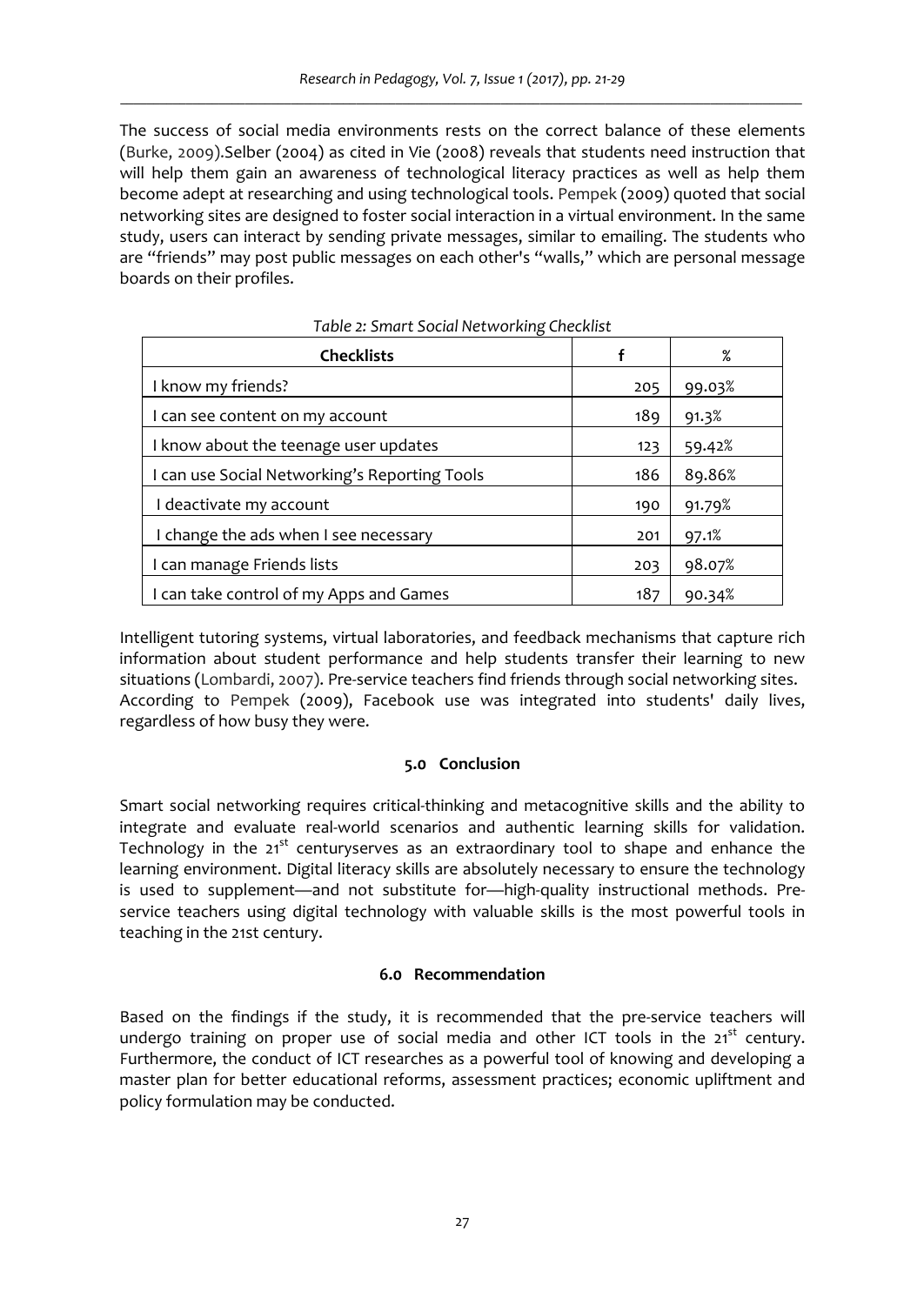### **References:**

- Abao, E., Dayagbil, F. & Boholano, H. (2015). Engagement to Social Networking: Challenges and [Opportunities](http://partners.becta.org.uk/upload-dir/downloads/page_documents/research/web2_technologies_learning.pdf) to Educators. *European Scientific Journal.*Vol.11, No.16, 173‐191.
- Bell, S. (2010). Project‐based learning for the 21st [century:](http://partners.becta.org.uk/upload-dir/downloads/page_documents/research/web2_technologies_learning.pdf) Skills for the future. *The Clearing House*, *83*(2), 39‐43.
- Boholano, H. (2013). ICT Based Instruction in a Constructivist Classroom. Int. J. Comp. Educ. Dev., Aug. 2013, Vol. 15, No. 2, 124‐136.
- Burke, M., Marlow, C. & Lento, T. (2009). Feed me: motivating newcomer contribution in social network sites. In *Proceedings of the SIGCHI conference on human factors in computing systems* (pp. 945‐954). ACM.
- Crook, C., et al. (2008). Web 2.0 technologies for learning: the current landscape opportunities, challenges and tensions. Retrieved on January 15, 2016 from http://partners.becta.org.uk/upload‐

dir/downloads/page\_documents/research/web2\_technologies\_learning.pdf

- Dede, C. (2010). Comparing frameworks for 21st century skills. *21st century skills: Rethinking how students learn*, *20*, 51‐76.
- Duffy, P. D. & Bruns, A. (2006). The use of blogs, wikis and RSS in education: A conversation of possibilities. In *Online Learning and Teaching Conference 2006*, 26 Sep. 2006, Brisbane.
- Duggan, M., et al. (2015). Social media update 2014. *Pew Research Center*, *19*.
- Grosseck, G. & Holotescu, C. (2008). Can we use Twitter for educational activities. In *4th international scientific conference, eLearning and software for education, Bucharest, Romania*.
- Hofstein, A. & Lunetta, V. N. (2004). The laboratory in science education: Foundations for the twenty‐first century. *Science education*, *88*(1), 28‐54.
- Lampe, C. A., Ellison, N. & Steinfield, C. (2007). A familiar face (book): profile elements as signals in an online social network. In*Proceedings of the SIGCHI conference on Human factors in computing systems* (pp. 435‐444). ACM.
- Lenhart, A., et al. (2010). Social Media & Mobile Internet Use among Teens and Young Adults. Millennials. *Pew Internet & American Life Project*.
- Liu, Y. (2010). Social media tools as a learning resource. *Journal of Educational Technology Development and Exchange*, 3(1), 101‐114.
- Lombardi, M. M. (2007). Authentic learning for the 21st century: An overview. *Educause learning initiative*, *1*(2007), 1‐12.
- McCoog, I.J. (2008). *21st Century teaching and learning*. *Education Resource Center*. Retrieved from eric.ed.gov/PDFS/ED502607.pdf
- Pempek, T. A., Yermolayeva, Y. A.& Calvert, S. L. (2009). College students' social networking experiences on Facebook. *Journal of applied developmental psychology*, *30*(3), 227‐ 238.
- Saha, D.& Mukherjee, A. (2003). Pervasive computing: a paradigm for the 21st century. *Computer*, *36*(3), 25‐31.
- Skeels, M. M.& Grudin, J. (2009). When social networks cross boundaries: a case study of workplace use of facebook and linkedin. In*Proceedings of the ACM 2009 international conference on Supporting group work* (pp. 95‐104). ACM.
- Tapscott, D. & Williams, A. (2010). Innovating the 21st‐century university: It's time!. *Educause review*, *45*(1), 16‐29.